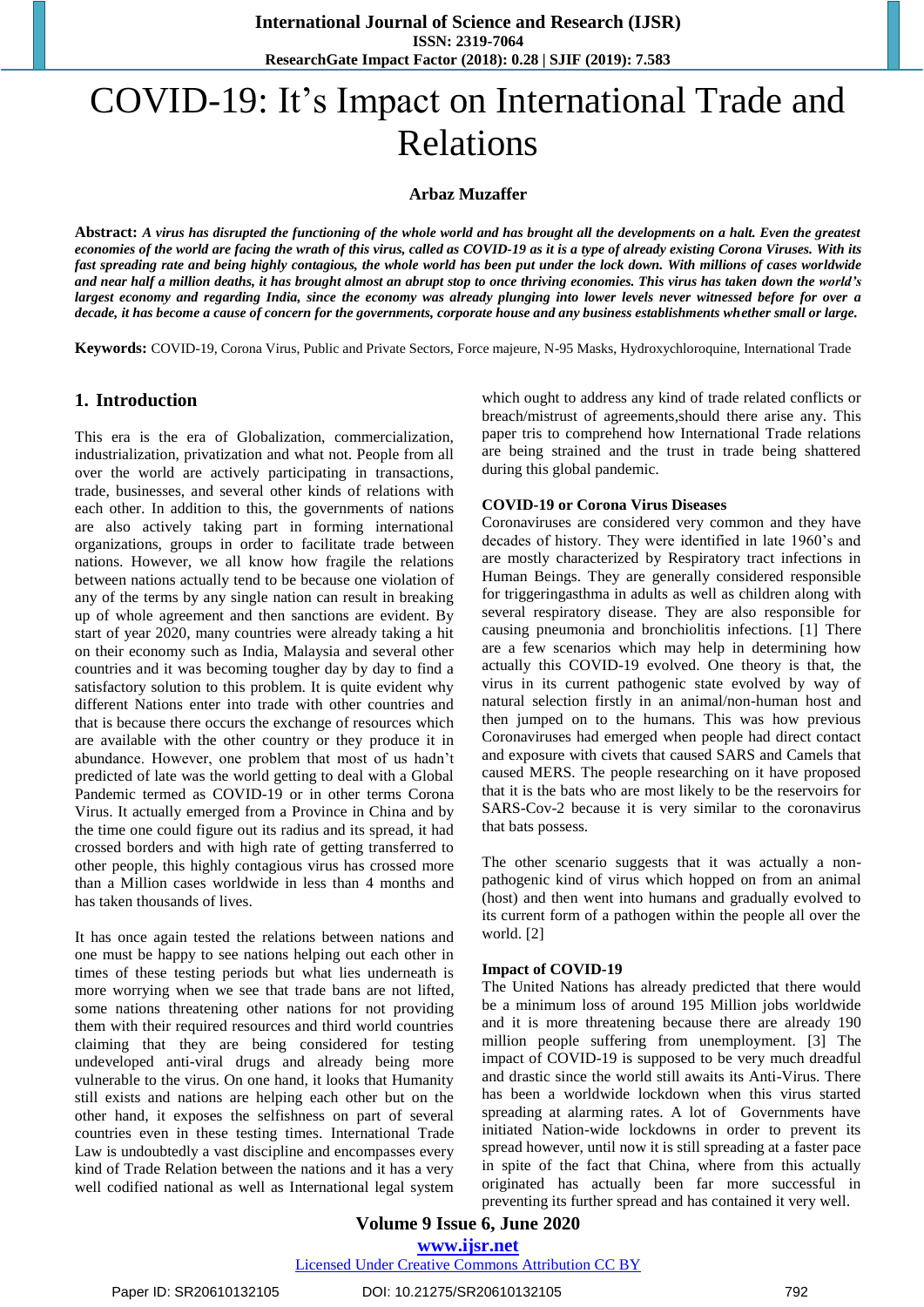## **International Journal of Science and Research (IJSR) ISSN: 2319-7064 ResearchGate Impact Factor (2018): 0.28 | SJIF (2019): 7.583**

However, it is the European Countries, and other western countries such as US, UK etc. that have been hit worse. Much amount of the current cases worldwide is from these countries and despite the fact they have best healthcare systems, they have been hit worst and there have been thousands of deaths so far and it continues to rise everyday as of now. The actions of governments to lockdown the nation was found necessary because of the fact that the Corona virus has a distinctive epidemiological characteristic. At first, it replicates in a very huge quantity at its development level and then this virus spreads silently and is carried unconsciously by its carriers who do not show any symptoms whilst having been infected with this virus. [4] Secondly, the virus also an efficient capacity7 in terms of human transmission and a longer asymptomatic incubation time which is 1 to 14 days. It makes this virus difficult to be detected in order to lock down the infected areas all at once. Lastly, the most worrying problem that occurs is that the patients of COVID-19 require immediate access to Intensive Care Units and medications which are not available with majority of the nations. This eventually takes a big hit on the world health systems which are mostly ill-equipped due to sudden surge. [5]

#### **Impact on International Trade**

Now that more than 100 countries have closed their borders the world economy has surely taken a big hit and some of the most affected sectors in the world have been Service Sector, Food and Hospitality Sectors, Import and Export, Aviation Industry etc. United Nations went on to warn that as a result of this COVID-19, the global economy will be possibly shrunk by around 1% which had shrunk by 1.7% during the economic recession of 2009. This warning came when the world is still in the midst of this pandemic and it may increase with time and if the pandemic is not contained in a formidable time. This pandemic has disrupted the World supply chains and has brought halt to the international trade as well. Since the borders have been closed and the countries are not able to lift the lockdowns, the movement of people and also the tourism has come to screeching and an abrupt halt. Before this pandemic outbreak, it was expected that Global economy would expand by about 2.5% in this year (2020). [6]

The United Nations has revealed that the severity of impact on the global economy will mainly depend on two factors which are: the duration of movement restrictions, economic activities in major economies and the proper size of financial response to the current health (COVID-19) crisis. In addition to this, a sharp decline in the spending due to consumption in Europe as well as United States will also lead to the reduction in Imports of goods from the developing economies. Developing countries, particularly those countries which are dependent on tourism and exports will be at much greater risk of having their economy crushed during this pandemic. Also, due to the reverse flow of the capital and reduction in the revenues related to commodity purchases, the debt distress of many countries will increase on a higher note too. [7]

Thus, it has become quite evident that the impact on International Trade due to this pandemic is going to be huge and it will largely affect the International Contracts on a

very large scale as well. As we are still in the midst of this outbreak, we can still identify a few impediments which will arise in International Contracts as a result of non-Performance of the contractual obligations caused due to the COVID-19. In many cases, the pandemic is supposed to affect directly the performance of contract, where the Contractor or their agents get infected with COVID-19, the material is not being provided fully as a result of the area where from that is going to come has been affected severely, the conveyance not being initiated due to travel restrictions or due to the fact that customers are no longer available. [8]

An aspect whereby Non-Performance of International Contracts can be relaxed is the clause of "Force majeure" meaning "Act of God", if put up in the Contract agreement. This clause helps in observing and recognizing the circumstances which are exceptional in nature for which the person, who is under obligation to fulfill the terms of contract, is exempted from taking up liability in the event of not being able to perform the contractual obligations. However, to exclusively specify whether any such even constitutes an "Act of God", one has to be highly specific about the facts and the circumstances under which an act can be classified as a "Force Majeure". Mostly, an act of God or Force Majeure is considered to be an event which is less predicted and is not reasonably under the control of the intended performer of the contract and the intended performer must also not be able to avoid or overcome from such an act or event. In certain agreements and contracts, this clause does actually contain epidemic, pandemics which will ultimately cover COVID-19 as well but when the clause does not specify any such event, then the aggrieved party is wholly deprived of any remedy. [9]

Now, even if this pandemic of COVID-19 does fall under the contract clause of Force Majeure, the other requirements must be met as well which is that the inability to perform the contract is directly linked/related to the pandemic which means the reason of non-performance must be because of the COVID-19. [10]

It must be noted that, mostly courts have been very much reluctant to give remedy in prior cases related to epidemics too. [11] Thus it can be seen that this pandemic has already started to crawl into the International trade and this now leaves many questions unanswered and many conflicts unresolved until there is a cure, found for both the pandemic and the trade related issues arising out of this pandemic. It has surely caught the International trade as well as the Global Economy off-guard.

#### **Impact on International Trade Relations**

Keeping all matters related to International Trade and Business on one side, this pandemic has revealed how fragile the relations between the nations are. Of course, several countries have come forward to help severely affected nations such as Italy, Spain and other developing countries as well, there have been several instances whereby countries have started to strain the relations to other countries. In the midst of this Pandemic, the last few days have shown how the relations between the nations could diminish to lower levels.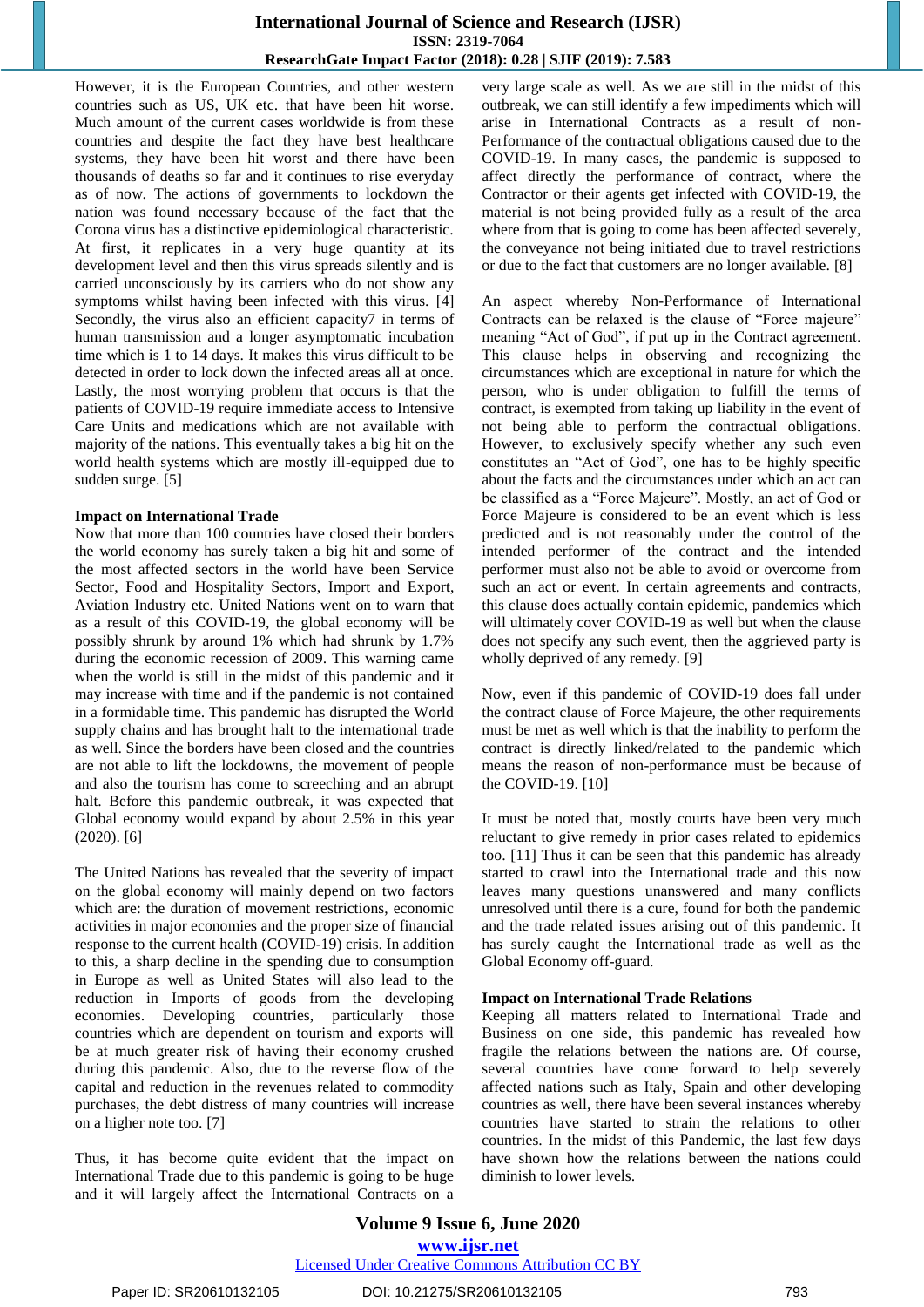## **International Journal of Science and Research (IJSR) ISSN: 2319-7064 ResearchGate Impact Factor (2018): 0.28 | SJIF (2019): 7.583**

Firstly, United States President asked India to lift ban on a drug that US is using on its patients to cure COVID-19 namely "hydroxychloroquine". President Trump went on to say that if India didn't supply them with this drug, then India might have to face retaliation from US. This threat eventually made the Government of India to partially lift the band on the above-mentioned drug citing humanitarian grounds. This has garnered huge criticism from the opposition and Pharma units all over India. They have termed it as succumbing to the US which is dictating terms to other countries even in the times of the global crisis. The Pharmaceutical units in India have also raised the concern that before exporting this Anti-Malarial drug to other countries, we need to make sure that we have enough quantities for our own population. There is no doubt in the fact that US is the worst hit country as of now with nearly half a million cases as on 10 April, 2020 but they aren't coming easy for their allies as of now. [12] Another instance is from Canada whereby US, again coming into the picture, decided not to provide N-95 Masks to Canada. Although the Canadian Prime Minister asserted that, there won't be any retaliation but this act of US might not be forgotten considering future trade agreements between the two nations. [13]

Likewise, a few French doctors sparked an unnecessary criticism by saying that anti-COVID-19 vaccines be tried on people living in Africa. To this a serious backlash came from all over the world citing that Africa was not a testing lab for Europeans and African People were not rodents to be tested in Labs. [14]

## **2. The Way Ahead**

One thing has become clear, as of now, we are in this together. It is not by isolating one country in the pretext that if one country is cured of it, they wont look beyond. This pandemic will keep spreading until it is completely eradicated from whole of the world. It is senseless to even think of not helping other countries out whilst dealing with this pandemic as it will not be over unless all the world nations come together and work towards a vaccine or other possibilities to control this disease. One must keep in mind that, at the other end of this pandemic, we will be dealing with a badly hit economy, worst hit healthcare systems, millions of infected and a lot of dead people and a new future, thus it becomes important for us to keep up our relations intact with everyone else. No doubt, saving your own country is a priority but if it comes at the cost of another one, I believe, it is pointless and it only delays, what could turn out to be a series of unfortunate tragedies once it hits back.

Right now, we must keep in mind that this pandemic does not differentiate between the sexes, nationalities, ethnicities or races. It travels, it spreads and it is deadly. The only way it can be contained and eradicated is by collective efforts and continuous co-operation among countries. Instead of threatening countries of retaliation, sanctions, banning the essential medical equipment's, we need to step up and release these barriers for once and work together towards this pandemic's anti-virus. International trade has already taken a hit because of this outbreak and if we keep threatening, banning and sanctioning other nations, we will ultimately and unfortunately be unable to contain this virus and that won't go well with the world. This conscious mistake will be costlier than the unconscious spread of COVID-19. Let's prevent this outbreak from spreading only because we are unwilling to work together, before we find a cure. Let's co-operate.

## **References**

- [1] Jeffrey S. Kahnand Kenneth McIntosh, "History and Recent Advances in Coronavirus Discovery", *Volume 24, Number 11, The Pediatric Infectious Disease Journal,* (November 2005)
- [2] COVID-19 coronavirus epidemic has a natural origin, Scripps Research Institute, *available at* https://www.sciencedaily.com/releases/2020/03/200317 175442.htm (last visited on March 17, 2020
- [3] COVID-19: impact could cause equivalent of 195 million job losses, says ILO chief, Giles Clarke, *available at*  https://news.un.org/en/story/2020/04/1061322 (last visited on 9 April, 2020)
- [4] D Heymann, N Shindo, "COVID-19: What is Next for Public Health?" (2020) 395 The Lancet 542–545, 543.
- [5] M. Torsello, & M. Winkler, "Coronavirus-infected international business transactions: A preliminary diagnosis." European Journal of Risk Regulation, 1- 8.(2020)
- [6] COVID-19 impact: Global economy could shrink by almost 1 per cent in 2020, UN PTI New York, available at

https://www.thehindubusinessline.com/economy/COVI D-19-impact-global-economy-could-shrink-by-almost-1-per-cent-in-2020-say-un/article31233688.ece (last modified on April 02, 2020

- [7] Id. at 3
- [8] M. Torsello, & M. Winkler, "Coronavirus-infected international business transactions: A preliminary diagnosis." European Journal of Risk Regulation, 1- 8.(2020)
- [9] C Brunner, "Force Majeure and Hardship under General Contract Principles. Exemption for NonPerformance in International Arbitration" (Kluwer 2009) 383–389.
- [10]Macromex Srl. v. Globex International Inc. (AAA Final Award 23 October 2007)
- [11]Kangwei Pharmaceutical v. Asia Pharmaceutical (2012, Supreme People's Court of the People's Republic of China).
- [12]India lifts drug export ban after Trump's 'retaliation' threat, Akash Bisht, *available at*  https://www.aljazeera.com/news/2020/04/india-liftsdrug-export-ban-trump-retaliation-threat-200407105330099.html (last visited on 09 April,2020)
- [13]Trudeau Says Canada Won't Retaliate for US Mask Export Ban, Associated Press, *available at*  https://www.usnews.com/news/world/articles/2020-04- 04/trudeau-says-canada-wont-retaliate-for-us-maskexport-ban (last visited on 09 April,2020)
- [14]Racism row as French doctors suggest virus vaccine test in Africa, Rebecca Rosman *available at*https://www.aljazeera.com/news/2020/04/racism-row-

# **Volume 9 Issue 6, June 2020**

**www.ijsr.net**

Licensed Under Creative Commons Attribution CC BY